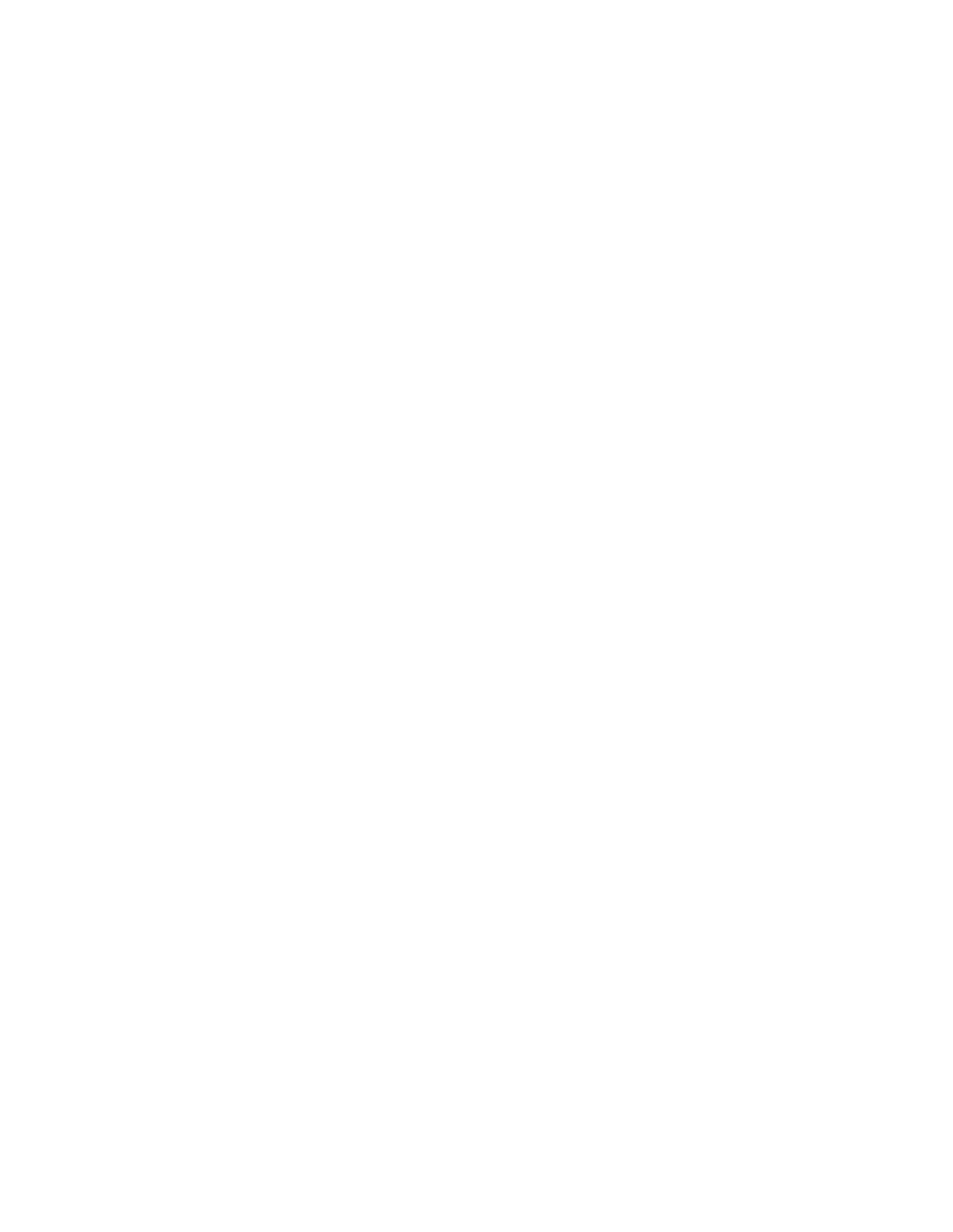# **Contents**

| The Importance of Independent Review 2 |  |
|----------------------------------------|--|
| Scope of the Comptroller's Review 3    |  |
|                                        |  |
|                                        |  |
| Benefits of OSC Contract Review 8      |  |
|                                        |  |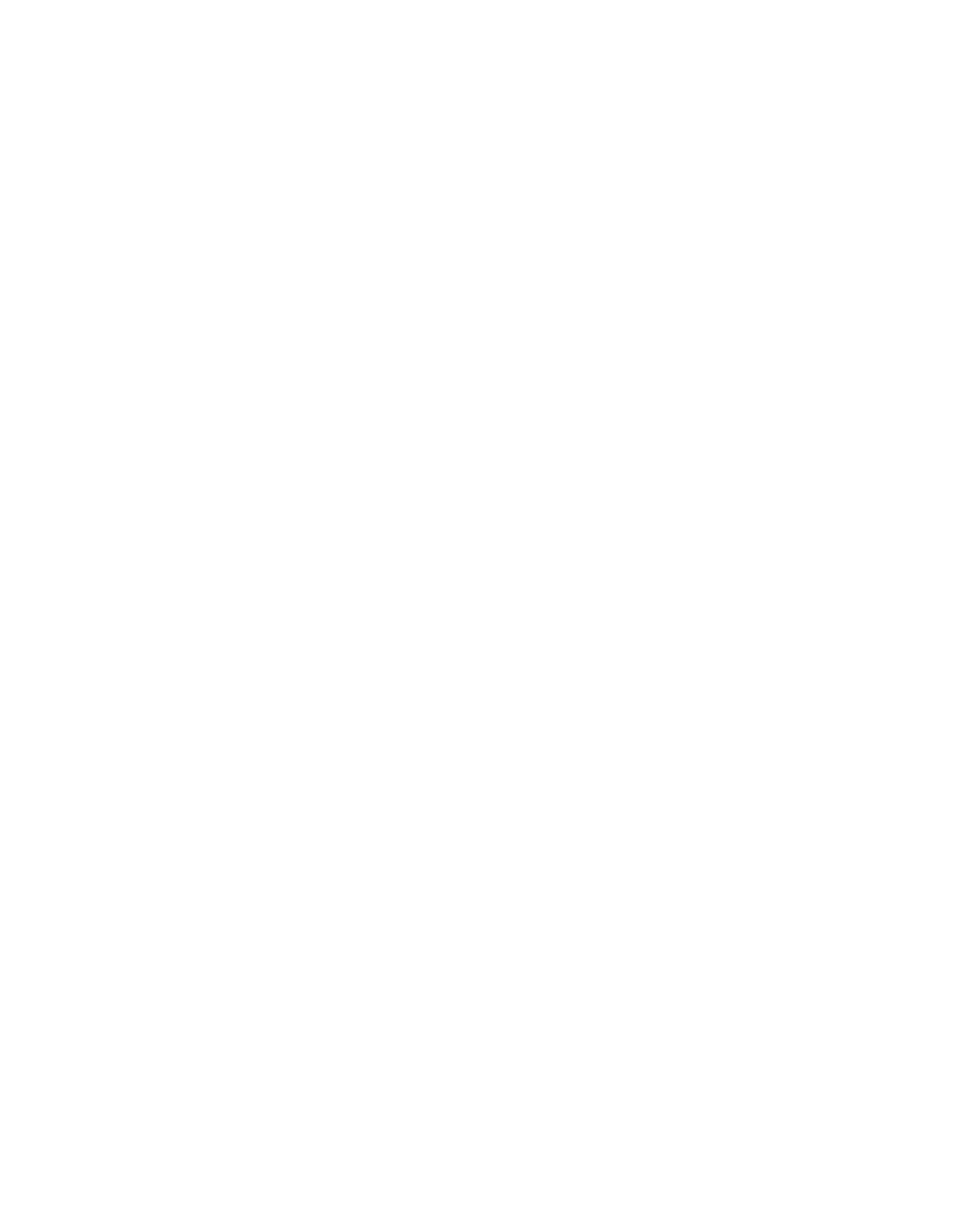## Introduction

For over 100 years, the State Comptroller's pre-audit of contracts, required by Section 112 of the State Finance Law, has worked effectively to prevent procurement errors and abuses in New York State. In 1995, the Procurement Stewardship Act enhanced this longstanding oversight authority. The Act recognized the need for greater consistency, rigor and clarity in the State process for purchasing goods and services, and codified procedures modeled on the longstanding procurement policies of the Office of the State Comptroller (OSC). It also reaffirmed the importance of independent oversight by OSC to:

- Safeguard public money and make sure taxpayer interests are protected;
- Prevent favoritism, waste, fraud and corruption in the procurement process; and
- Ensure the efficient acquisition of high quality goods and services at the lowest cost.

In 2009, the Governor and the Legislature confirmed the value of the State Comptroller's independent oversight through the enactment of the Public Authorities Reform Act, which extended that review to certain public authority contracts. However, beginning in 2011, centralized contracts let by the Office of General Services (OGS), as well as certain contracts of the State University of New York (SUNY) and the City University of New York (CUNY), have been removed from OSC oversight, and certain other contracts are often exempted through annual budget language. In calendar year 2015, State agencies awarded over \$6.8 billion in contracts where OSC pre-approval oversight had been removed.

The Comptroller's independent review of contracts protects taxpayers, agencies, not-for-profit organizations contracting with the State, and other vendors by validating that a contract's costs are reasonable, its terms are favorable to the State, and a level playing field existed for bidders. It also serves as an important deterrent to waste, fraud and abuse.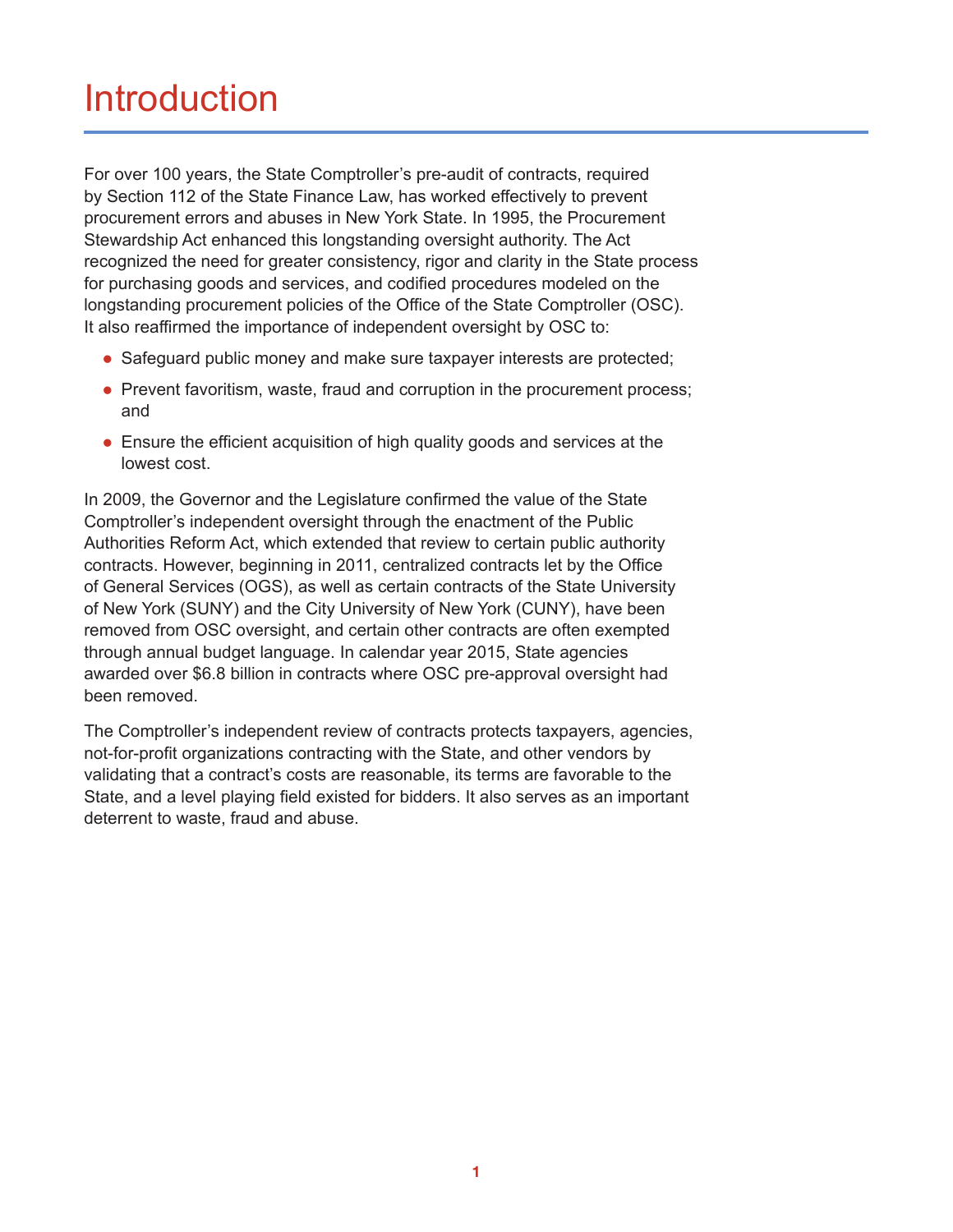## The Importance of Independent Review

While the New York State Constitution empowers the State Comptroller to conduct pre- and post-audit of expenditures, in 1913 the Comptroller was given additional statutory powers to oversee contracts which today distribute billions of dollars annually in State, school and local government spending.

This oversight authority enables the Comptroller to identify and address potential problems with a procurement before a contract is finalized, and so before taxpayer money has been spent, projects have advanced, and important programs and services could be negatively impacted.

OSC's review of contracts is preceded by an independent review, as to form, by the State's attorney—the Office of the Attorney General (AG). Generally speaking, when OSC authority to review contracts is removed, the additional AG oversight is also removed. Among other things, the AG provides an important check on potential liability issues and ensures that the contract contains appropriate legal protections for the State and its taxpayers. The AG's review is especially important when it comes to complex contracts, such as SUNY hospital contracts which carry significant liability exposure (e.g., medical malpractice claims).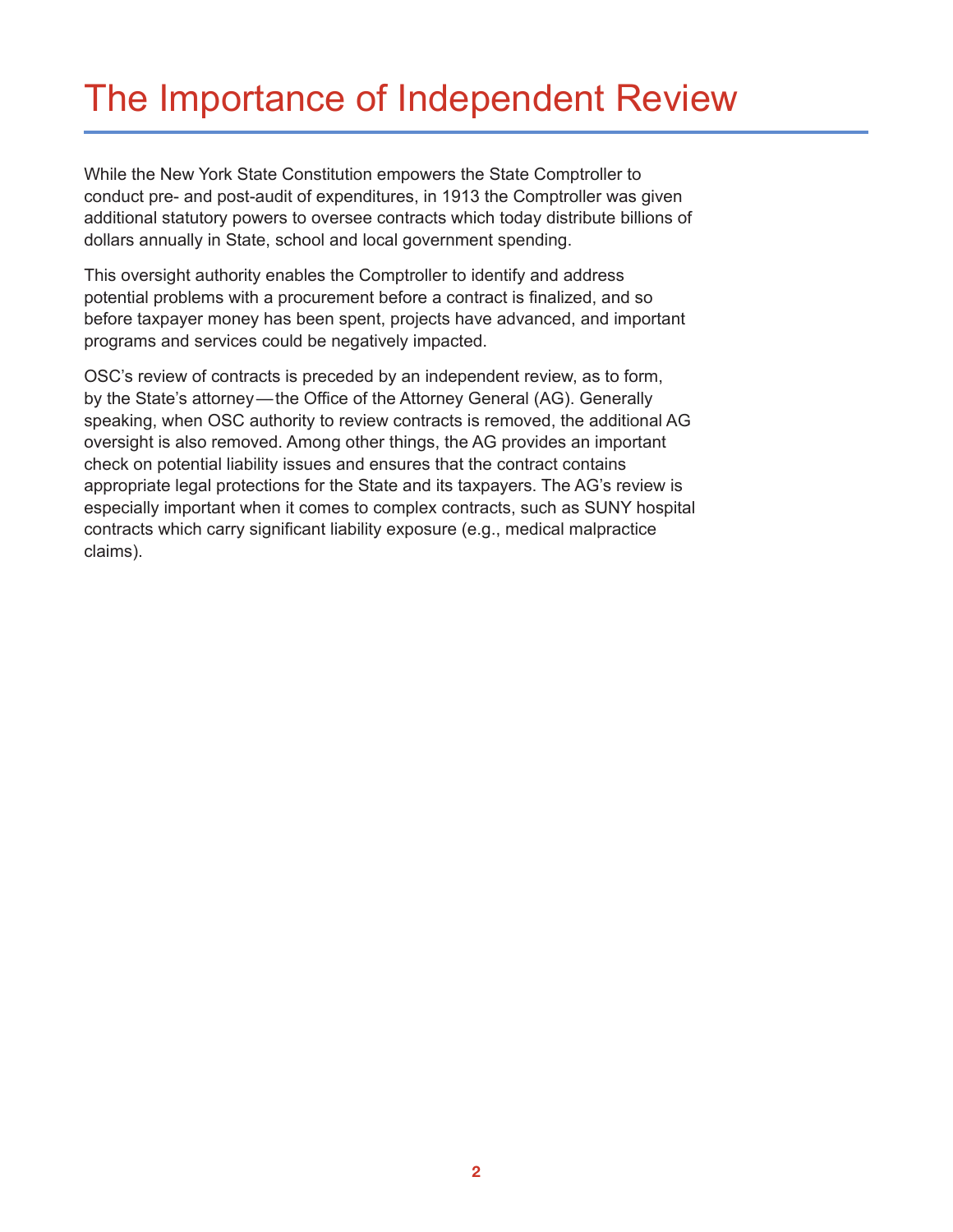# Scope of the Comptroller's Review

OSC reviews and approves most State agency contracts, generally those where the contract value exceeds \$50,000. The Comptroller may also review State public authority contracts valued at \$1 million or more if they are either awarded noncompetitively or paid from State funds. Centralized State agency contracts, as well as certain contracts of SUNY and CUNY, are currently exempt from OSC oversight.

The Comptroller's contract review process adheres to rigorous standards to help ensure that:

- Competition is adequate and fair to all qualified vendors, reducing costs and ensuring good value to the State;
- Fraud or waste is detected and prevented before taxpayer money is spent;
- Sufficient funds are available for the contract and agencies do not commit to greater spending than is authorized; and
- Vendors are responsible and eligible for government contracting.

The independent review of contracts has a strong deterrent effect on waste, fraud and abuse. It can also provide an additional benefit to agencies by increasing their leverage in negotiations with vendors who may otherwise attempt to take advantage of the State. For example, agencies can advise vendors that contracts require the approval of OSC and therefore pricing and terms need to be justified and acceptable to the Comptroller. This is often done to support agency efforts to reduce costs and ensure favorable contract terms.

Where Executive and Legislative actions have eroded this oversight, events have brought back into focus the value of unbiased review. Below are some examples of issues with contracts that were not subject to OSC's contract pre-review:

- A recent OSC examination of SUNY Downstate Medical Center consultant spending found the Center eliminated important cost controls in a contract, resulting in questionable expenses and ethical lapses, including pricey hotel rooms, inappropriate meal expenses, limousine drivers and extensive reimbursement for alcoholic beverages. See http://www.osc.state.ny.us/ audits/allaudits/bseaudits/bse20160808.pdf.
- A payment examination of a SUNY Downstate Medical Center contract for healthcare information technology (IT) services found that the Center paid up to \$1.3 million more than necessary by using a non-competitive contract, and that the decision to use the non-competitive contract was based on unsupported claims from Center Officials. See http://osc.state.ny.us/audits/ allaudits/bseaudits/ bse20160219.htm.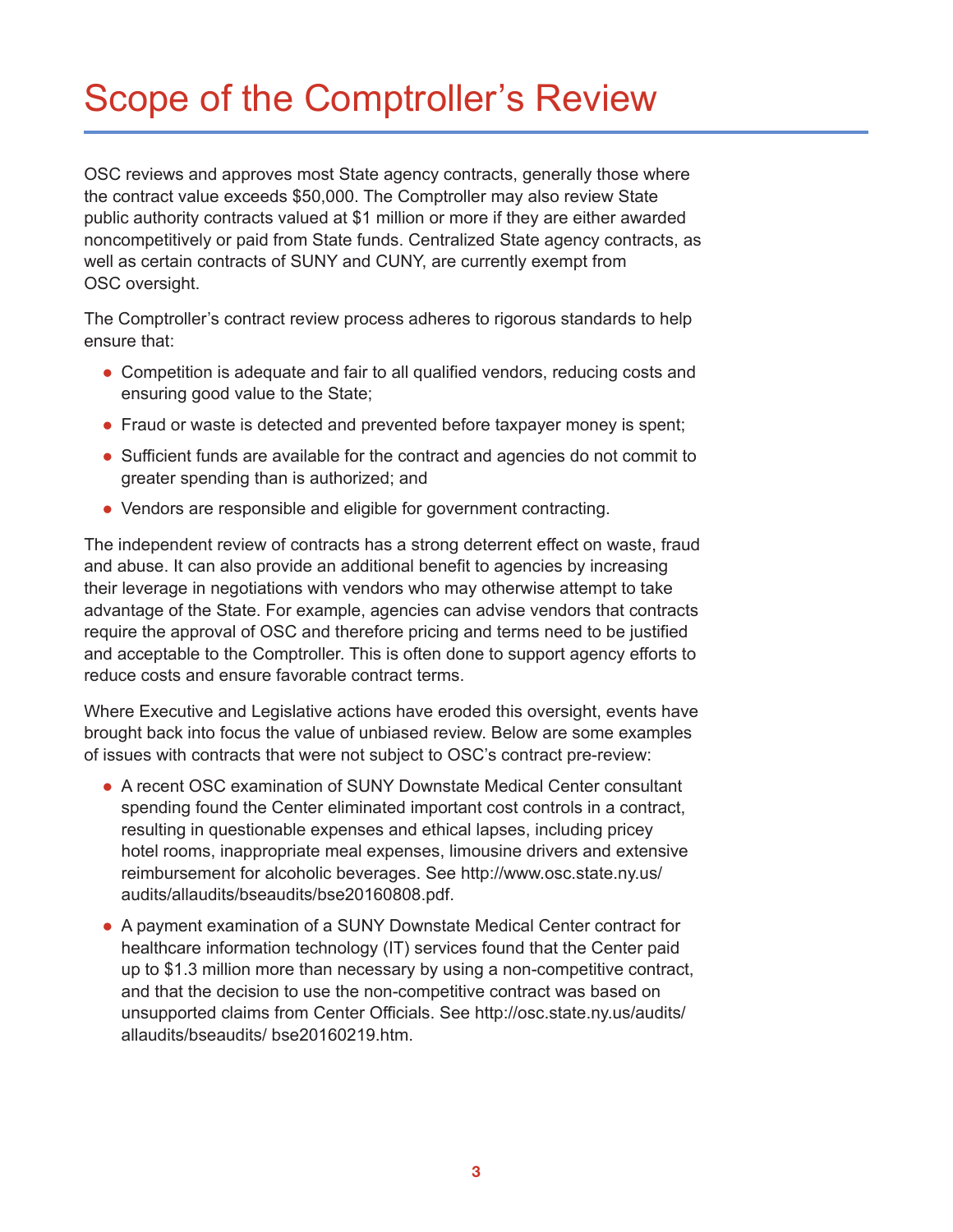- The post-expenditure review of a small sample of payments from SUNY Downstate Medical Center to a debt collection company from a \$2.5 million contract not subject to OSC pre-review found both overpayments and ambiguous contract terms that made contract oversight difficult. See http:// osc. state.ny.us/audits/allaudits/bseaudits/bse20160603.pdf.
- The Department of Health (DOH) negotiated a \$435 million consultant contract related to the New York Health Benefit Exchange that was exempt from both competitive bidding and OSC pre-review. The contract included no detailed budgets, rate schedules or other provisions limiting the amounts the consultant could charge, and allowed for an excessive profit. After an OSC expenditure examination brought this to light, DOH accepted OSC recommendations and renegotiated the contract, saving approximately \$21 million. See http://osc.state.ny.us/audits/allaudits/bseaudits/ bse20140506.htm.
- A random payment audit by OSC flagged a \$3 million SUNY Stony Brook contract for medical devices where the required advertisement for bids indicated that no bids would be accepted and that a vendor had already been selected. This violates SUNY's own procurement procedures for competitive bidding, which were to be followed when both the OSC pre-review authority and the statutory requirement for competition were eliminated. Stony Brook is now conducting a proper competitive procurement.

The law that removed OGS centralized contracts from OSC review has exempted a growing number of high-value consultant contracts from independent oversight. This includes IT consultant contracts with 122 firms valued at \$3.3 billion. By law, State agencies must use these contracts, but they are also widely used by local governments and school districts. Without assurance that fair, competitive rates are achieved, State and local taxpayers could pay more than necessary. The expanding use of centralized contracts covering a wide array of goods and services increases the risk that a significant percentage of State contracts will not benefit from independent oversight. In 2015, OGS let approximately \$6 billion in centralized contracts.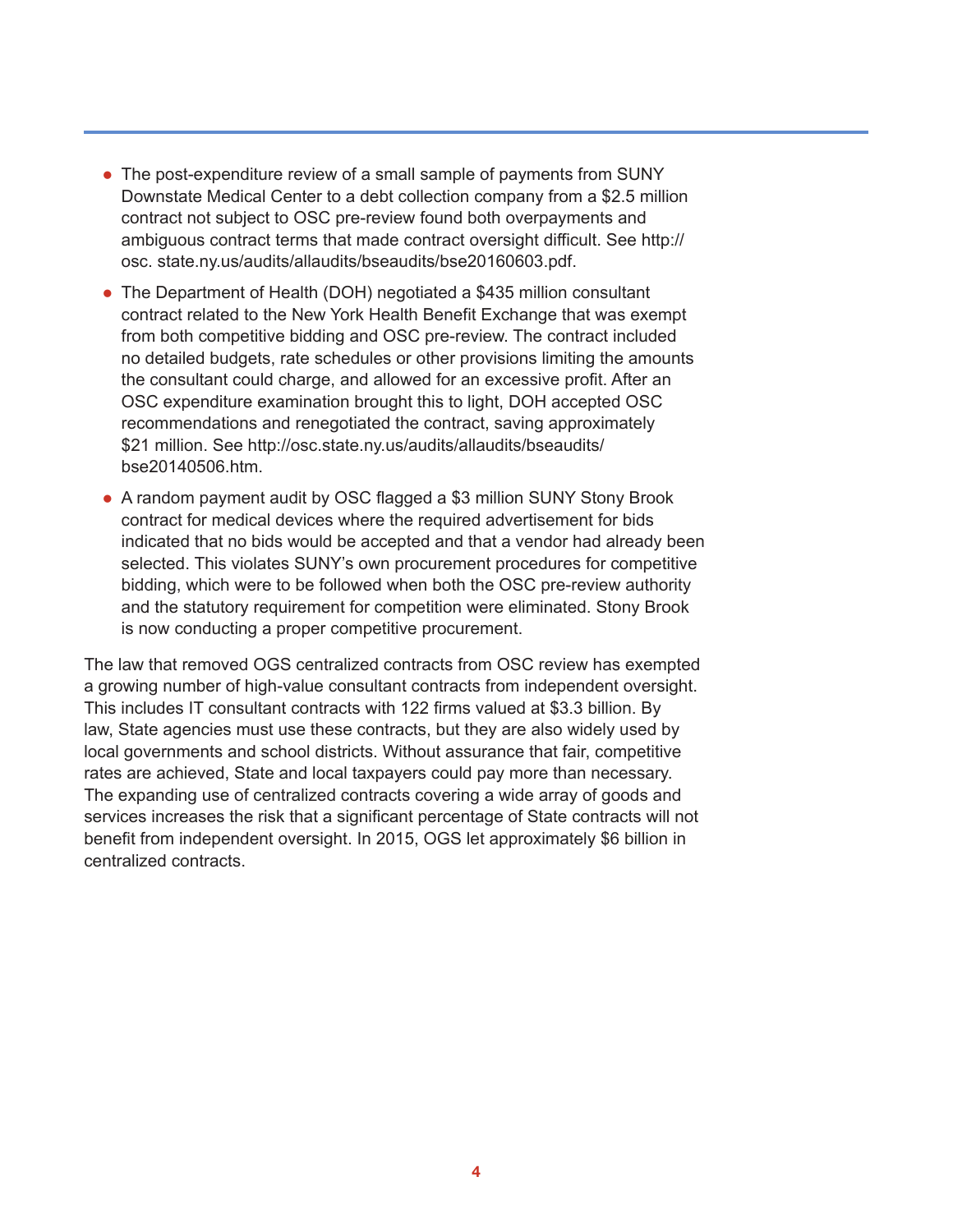## Contract Review Time Frames

The average length of time for OSC contract review is between 7.5 and 11 days. By comparison, the agency procurement process (bid development, solicitation, evaluation, contract negotiation and award) that precedes OSC review can stretch out months and sometimes years. Accordingly, OSC review is not a significant time factor in the full procurement life cycle.

#### **Results for 2015 Demonstrate Cost-Effective Oversight**

OSC received 21,381 contract transactions, including both new contracts and contract amendments, valued at \$169.2 billion in the 2015 calendar year. The average time from submission to final sign-off was 9.1 days.

| Average Number of Days for Transaction Review - Calendar Year 2015 |               |                                |  |  |  |  |  |
|--------------------------------------------------------------------|---------------|--------------------------------|--|--|--|--|--|
| <b>Type of Transaction</b>                                         | <b>Volume</b> | <b>Average Days for Review</b> |  |  |  |  |  |
| New Contracts                                                      | 9.099         | 11.2                           |  |  |  |  |  |
| Contract Amendments and Change Orders                              | 12.282        | 7.5                            |  |  |  |  |  |
| <b>Total</b>                                                       | 21,381        | 9.1                            |  |  |  |  |  |

Approximately 86 percent of these transactions, representing almost 25 percent of the aggregate contract dollar value, were reviewed by OSC in 15 days or less. An additional 9.8 percent, representing an additional 70 percent of the total value of contracts, were processed in 16 to 30 days.

In limited cases, contract review may exceed anticipated time frames due to a variety of factors, ranging from avoidable agency errors and omissions in the submission (lack of required signatures, missing documents, etc.) to procurements with multistage evaluations and complex scoring that must be carefully reviewed to ensure all vendors received a fair opportunity to participate.

In other cases, vendor responsibility issues or bid protests become central to the outcome and may entail additional legal research before review is complete. OSC's independent review of bid protests provides an appropriate appeal process for the contracting community and can help alleviate the need for time-consuming lawsuits. OSC also publishes its bid protest opinions, affording a transparent reference for those involved in current and future procurements. See http://wwe1. osc.state.ny.us/Contracts/decisionsearch.cfm.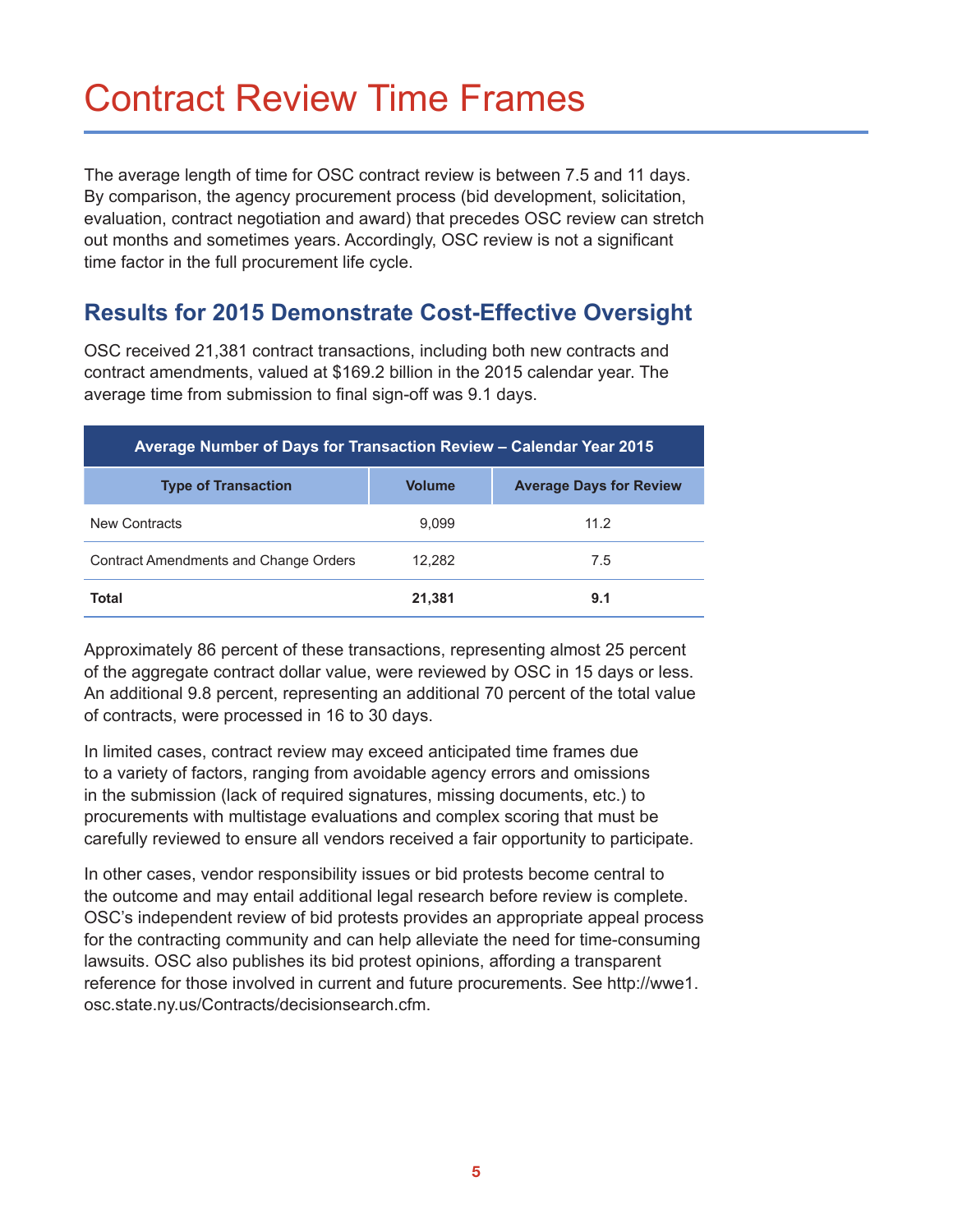#### **Contract Review Time Frames**

As a Percentage of Total Contracts 2015



| <b>Days</b>  | <b>Contract</b><br><b>Transactions</b> | <b>Percentage of</b><br><b>Total Contracts</b> | <b>Amount</b><br>(\$ Billions) | <b>Percentage of</b><br><b>Total Value</b> |
|--------------|----------------------------------------|------------------------------------------------|--------------------------------|--------------------------------------------|
| $0 - 15$     | 18,336                                 | 85.8%                                          | \$41.3                         | 24.4%                                      |
| $16 - 30$    | 2.100                                  | 9.8%                                           | \$120.7                        | 71.3%                                      |
| $31 - 45$    | 629                                    | 2.9%                                           | \$3.3                          | 2.0%                                       |
| $46 - 60$    | 212                                    | 1.0%                                           | \$2.3                          | 1.4%                                       |
| $61 - 75$    | 66                                     | 0.3%                                           | \$0.2                          | $0.1\%$                                    |
| $76 - 90$    | 36                                     | 0.2%                                           | \$1.3                          | 0.8%                                       |
| Over 90      | 2                                      | $0.0\%$                                        | \$0.1                          | 0.1%                                       |
| <b>Total</b> | 21,381                                 | 100.0%                                         | \$169.2                        | $100.0\%$                                  |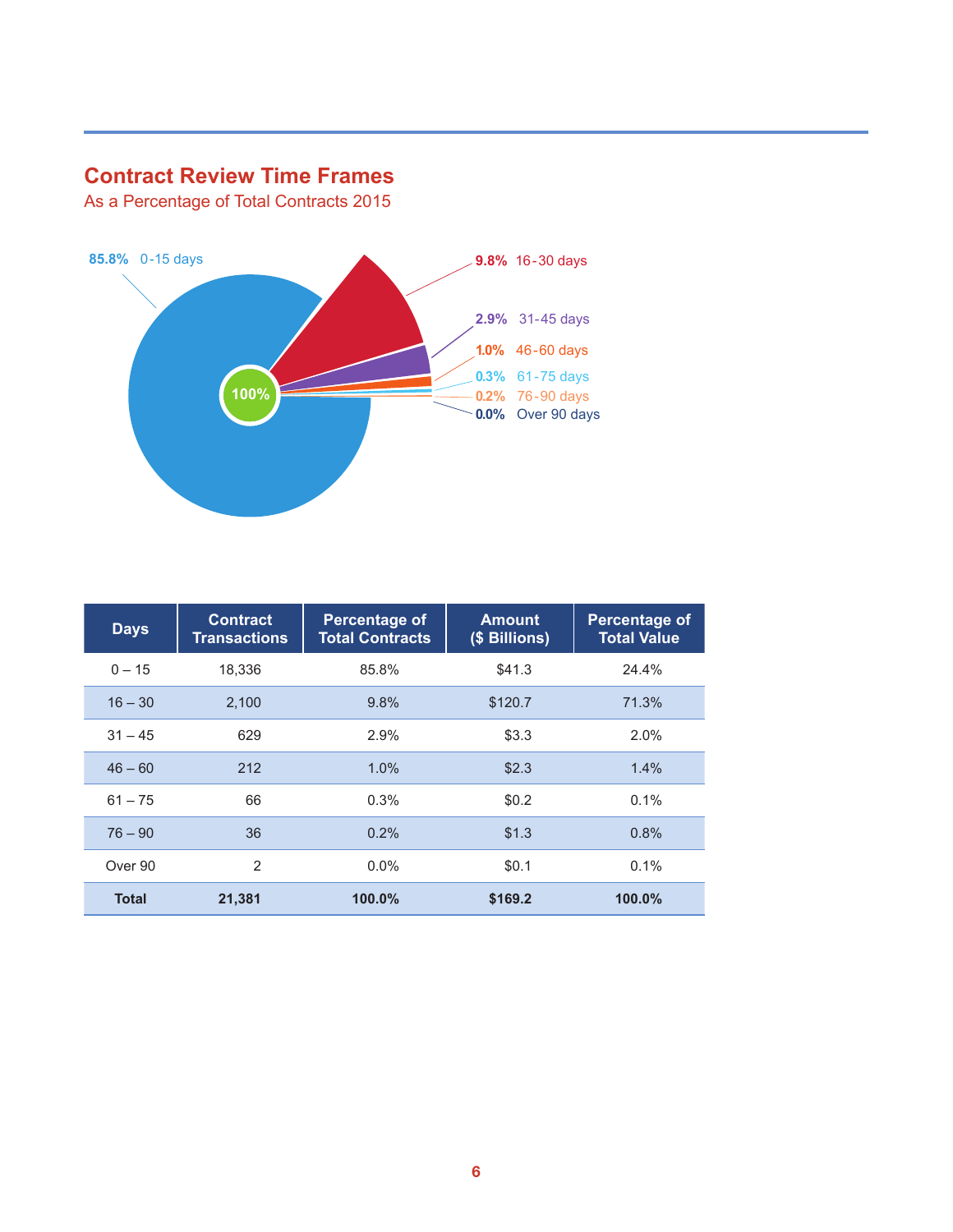# Comparison with Prior Years

A comparison of results for the latest five calendar years shows overall Improvements in review time frames for the period.

#### **Contract Review Time Frames**

Average Time for Contract Review 2011– 2015



 $\mathcal{A}_\text{max}$  and  $\mathcal{A}_\text{max}$  are contract  $\mathcal{A}_\text{max}$  . The view  $\mathcal{A}_\text{max}$ 

|                                                                     | 2011   |                                      | 2012   |                                      | 2013   |                                      | 2014   |                                      | 2015          |                                      |
|---------------------------------------------------------------------|--------|--------------------------------------|--------|--------------------------------------|--------|--------------------------------------|--------|--------------------------------------|---------------|--------------------------------------|
| <b>Transaction</b><br><b>Type</b>                                   | Volume | Average<br>Days for<br><b>Review</b> | Volume | Average<br>Days for<br><b>Review</b> | Volume | Average<br>Days for<br><b>Review</b> | Volume | Average<br>Days for<br><b>Review</b> | <b>Volume</b> | Average<br>Days for<br><b>Review</b> |
| <b>Contracts</b>                                                    | 9,103  | 16.8                                 | 8.363  | 14.3                                 | 8,584  | 13.4                                 | 9.853  | 13.2                                 | 9.099         | 11.2                                 |
| <b>Contract</b><br><b>Amendments</b><br>and Change<br><b>Orders</b> | 18.801 | 10.9                                 | 15.600 | 11.2                                 | 14,210 | 9.8                                  | 13,738 | 10.5                                 | 12.282        | 7.5                                  |
| <b>Total</b>                                                        | 27,904 | 12.8                                 | 23,963 | 12.3                                 | 22.794 | 11.2                                 | 23,591 | 11.6                                 | 21,381        | 9.1                                  |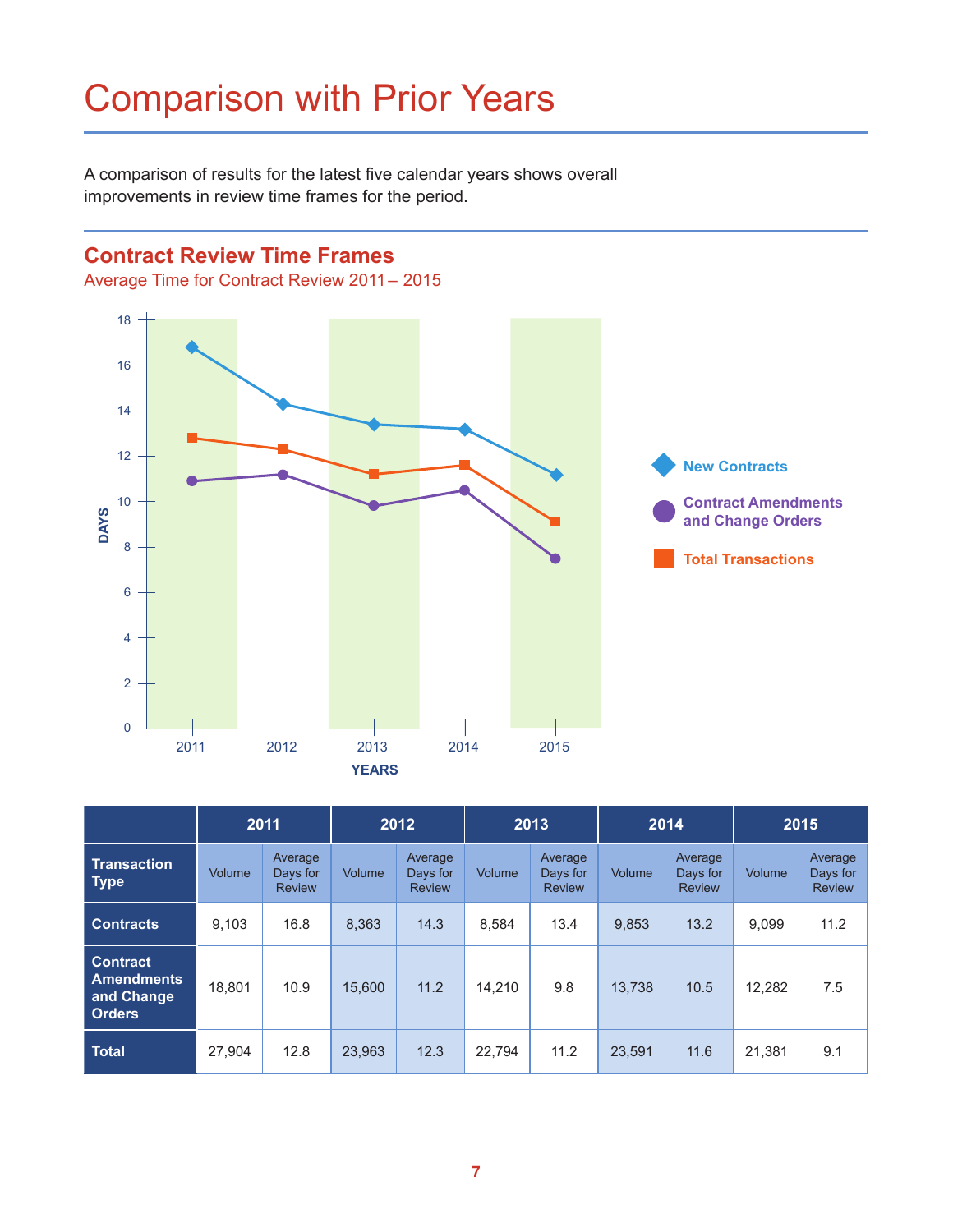#### **Protecting Taxpayer Dollars**

Since 1913, OSC has been empowered to provide an independent review of State contracts on a pre-audit basis. Below are some examples where State tax dollars were saved as a result of OSC's review:

- In the Annual Acquisition Plan for data center services proposed by the Office of Information Technology Services (ITS), OSC identified outdated items and a requested rate increase that was not justified. As a result, the increase was reduced, saving the State \$12 million.
- OSC found a proposed CUNY lease adjustment had overstated the lease amount by nearly \$4.8 million.
- SUNY Upstate Medical University submitted a contract for maintenance and support of its electronic medical records system. OSC identified an unjustified escalation rate and errors in the estimated annual costs. Upstate Medical amended the contract, saving approximately \$4.7 million.
- State and federal regulations require that New York determine the legal liability of third parties to pay for medical services provided to Medicaid enrollees. To comply, the Office of the Medicaid Inspector General (OMIG) bid two separate contracts to identify, verify, and recover Medicaid overpayments from liable third parties. In this case, the winning bidder for both contracts was the same vendor.

During review of the first contract, OSC questioned the reasonableness of the winning bidder's pricing and the value of the five-year contract. Based on information from a previous procurement, data from OMIG, and research on other State contracts with the same bidder, OSC found New York did not receive the bidder's most competitive rates. As a result of OSC's review, OMIG negotiated rates estimated to save nearly \$5 million for the five-year contract term. For the second contract, OSC found lower rates for similar services in other states, and subsequent OMIG negotiations with the bidder resulted in at least \$1.7 million in savings during the contract.

- The Office of Parks, Recreation and Historic Preservation (Parks) amended a dredging contract for Robert Moses State Park without justifying the cost. OSC found uncommitted funds remaining in the original contract nearly equal to the value of the increase. OSC's review ensured only the funds needed were allocated to the project, preventing unnecessary costs and saving \$950,000.
- The Department of Labor (DOL) requested exemption from advertising and competitive bidding for a contract to host and operate an Integrated Workforce Registration (IWR) System. OSC's analysis determined that the proposed solution was not yet viable and it would be less expensive to develop an internally hosted system. Consequently, DOL withdrew the request and will pursue an in-house IWR application, saving up to \$750,000.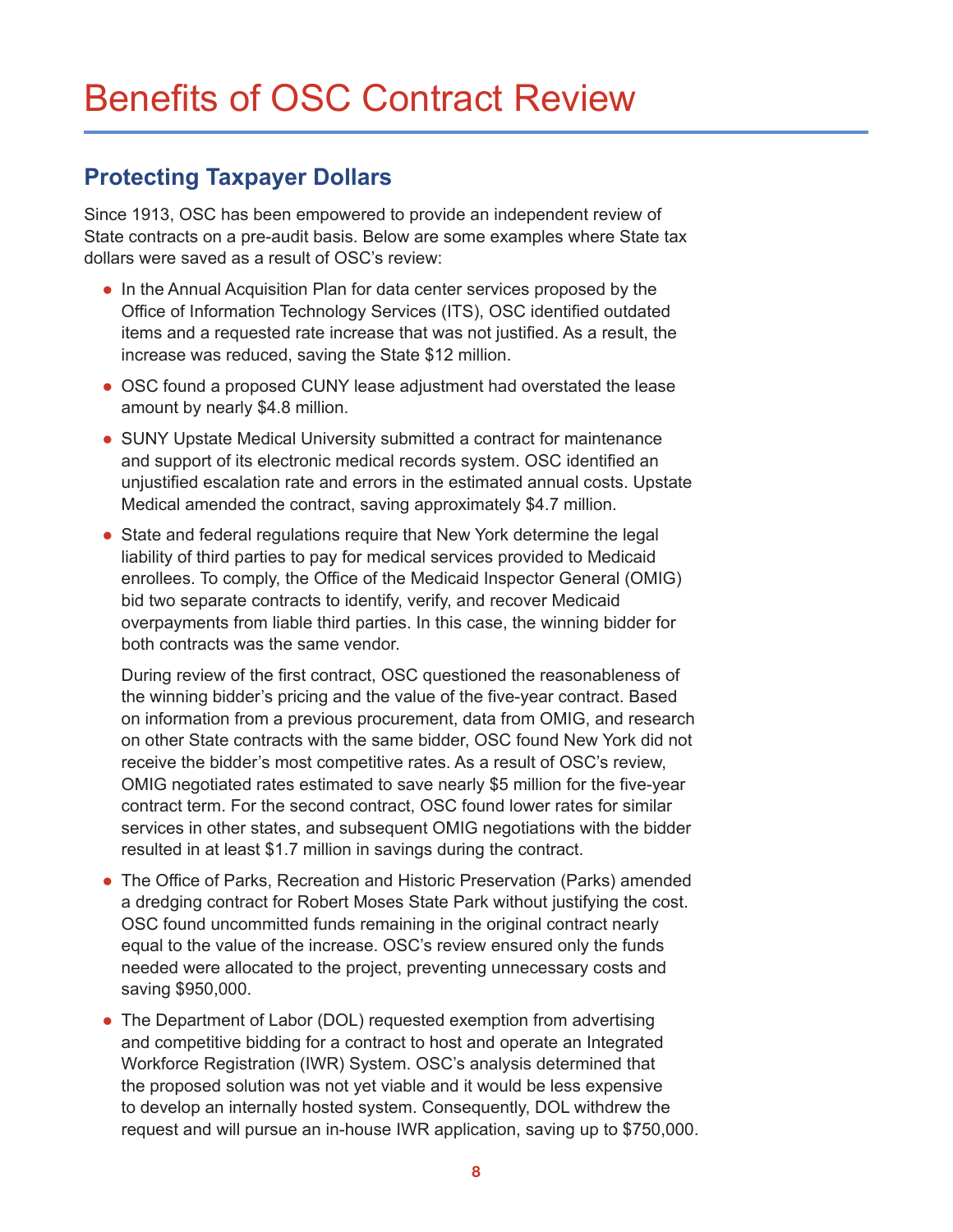- In a DOH training bid for the Bureau of Supplemental Food Programs, OSC found hourly rates that were excessive. DOH renegotiated the rates, saving almost \$300,000.
- SUNY submitted a contract for water and sewer services that included costs beyond the contract end date. The contract was reduced, saving \$203,175.
- The New York State Insurance Fund (NYSIF) submitted a contract for continued licensing of investment accounting software. OSC identified an unjustified escalation rate and asked NYSIF to renegotiate the rate with the contractor. The contractor lowered the rate from 8 percent to 5 percent, saving approximately \$170,000.
- OSC rejected a SUNY Stony Brook University Hospital request to assign a contract to a new vendor. OSC found that the former vendor had significant tax liens and that the new vendor was run by the daughter of the principal of the former vendor. In addition, the new and former businesses were operated from the same address. It appeared that the new company was formed for the purpose of avoiding the former company's tax liens.
- After it was disclosed that the SUNY Upstate Medical Center President had received unapproved executive compensation, OSC now requires the SUNY Chancellor or the Chancellor's designee to sign off before approving any faculty practice contracts.
- A five-year, non-competitive SUNY Albany cable TV service agreement contained fee increases in years four and five that could not be justified. OSC approved a three-year contract, requiring SUNY to either renegotiate the final years or competitively procure the services.
- OSC rejected an Office of Alcohol and Substance Abuse Services (OASAS) contract with Narco Freedom after finding the vendor's Executive Director and his son, also a Narco Freedom executive, had been arrested on fraud and money laundering charges. When OASAS resubmitted the contract, OSC found that five additional people associated with Narco Freedom were also being charged, including the new Executive Director and the Board Treasurer. OSC rejected the contract again.

#### **Ensuring a Level Playing Field**

A bidder can secure an unfair competitive advantage by failing to play by the same set of rules or shortcutting State requirements observed by other bidders. Below are some examples where OSC has leveled the playing field:

• OSC rejected a Parks contract for Bear Mountain State Park after finding that the vendor and its owner had been debarred by the Workers' Compensation Board and were not eligible for new public works contracts at that time.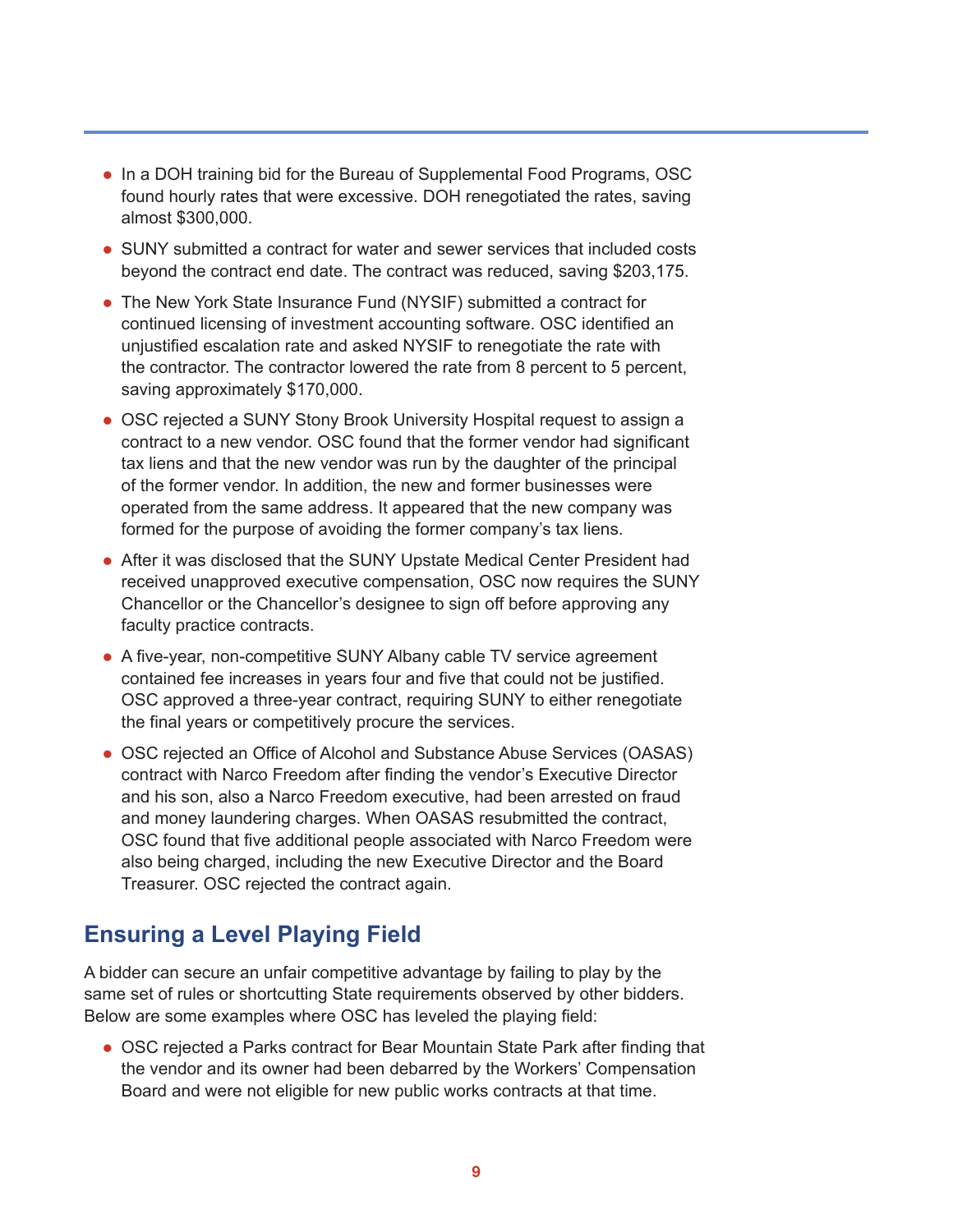- OGS requested a contract extension for a vendor whose parent company had an outstanding State tax warrant of \$80,296, which OSC discovered during its vendor responsibility review. The company forwarded nearly \$118,000 for taxes, penalties and interest to satisfy this tax warrant before the contract was approved by OSC.
- OSC found the grantee for a Department of State contract did not disclose that the U.S. Internal Revenue Sevices (IRS) had revoked its 501(c)(3) status and that the vendor was not pre-qualified through the Grants Gateway, a requirement for grant contracts. OSC rejected the contract.

#### **Identifying Best Practices**

OSC helps ensure that agencies follow best practices in contracting so the State can get the best value for the taxpayer's dollar. These best practices include:

- Broad outreach to vendors to bid on contracts.
- Independent appraisals to support the purchase or sale value of real property.
- **Proper vendor responsibility disclosure.**
- Market analysis to determine the reasonableness of a vendor's pricing and to substantiate bids when only limited numbers of vendors compete for business.
- Due process when a bidder is disqualified or when a low bidder is bypassed for a goods or construction contract.
- Established quidelines for accepting late bids or for addressing bids that are tied to ensure a level playing field and protect the State.
- Ensuring contractors are aware of required worker protections such as prevailing wage, Workers' Compensation and disability insurance, and equal employment opportunity / nondiscrimination requirements.
- **Ensuring agencies have proof of required insurance, certifications, bonds or** other credentials to avoid delaying critical services or interfering with work.
- Demonstrated availability of State funds to assure vendors of timely payments.
- Ensuring revenue contracts are advertised and competitively bid.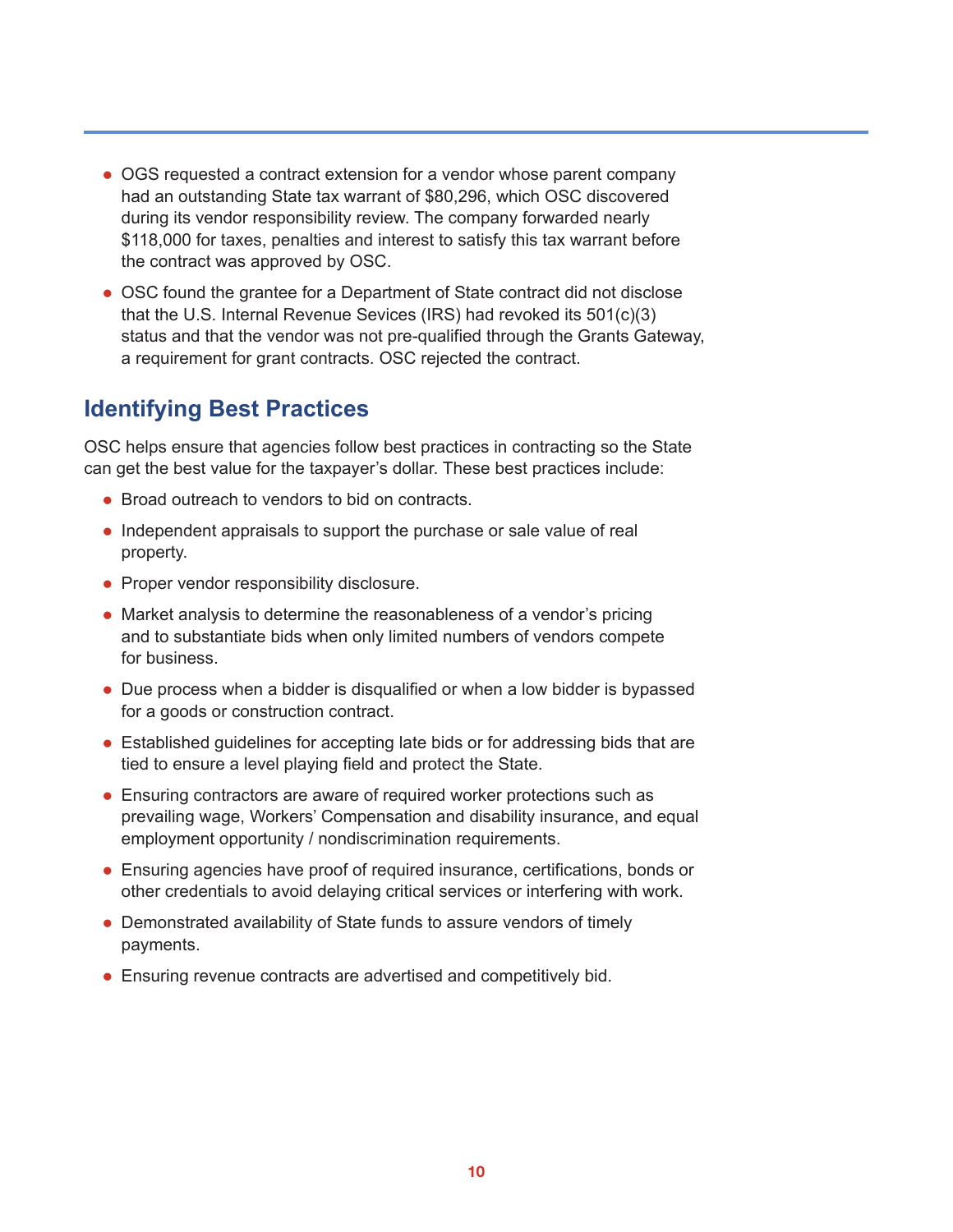#### **Training and Support for Agencies**

OSC is in an effective position to assist agencies because its staff members are trained in a wide variety of procurement methods and often review contracts with unique requirements or needs. For example, OSC:

- Frequently shares information about vendor responsibility among agencies so all stakeholders can benefit from prior knowledge of contractors.
- Helps agencies undertaking similar procurements to collaborate on bid documents or technical expertise, saving the State time and money.
- Provides outreach and training designed to help agencies improve the quality of procurements.
- Pre-reviews complex bid solicitations and bid evaluation tools to help ensure that an agency will get the best value and avoid unexpected delays or the need to require another round of bidding.
- Maintains the Statewide VendRep System, enabling vendors to go online to file information about their financial capacity, legal status, integrity and past performance through secure web access available 24 hours a day, seven days a week. This single filing through VendRep replaces lengthy paper filings for every bid and contract.
- **.** Offers extensive knowledge of statute and case law as a resource for agencies to avoid costly litigation in unusual or complex bids.
- Enhances transparency through OSC's Open Book New York website which provides information on contracts, spending and more. See http://www. openbooknewyork.com/.

#### **Responsive Customer Service**

OSC is sensitive to agency deadlines and the business needs of the State. Below are examples of OSC's responsiveness to State agencies which ensured prompt approval of time-sensitive transactions:

- OSC worked collaboratively with the New York State Thruway Authority on its first design-build construction contract for the new bridge replacing the Tappan Zee Bridge.
- DOH asked OSC to expedite 16 lease holdover transactions. OSC approved them and recommended more efficient procedures for DOH to avoid future issues.
- OSC expedited 19 OGS contracts for paving to ensure completion during the summer construction season and to help contractors maintain project schedules. OSC provided technical assistance that will now facilitate quicker processing of future, time-critical asphalt-related projects.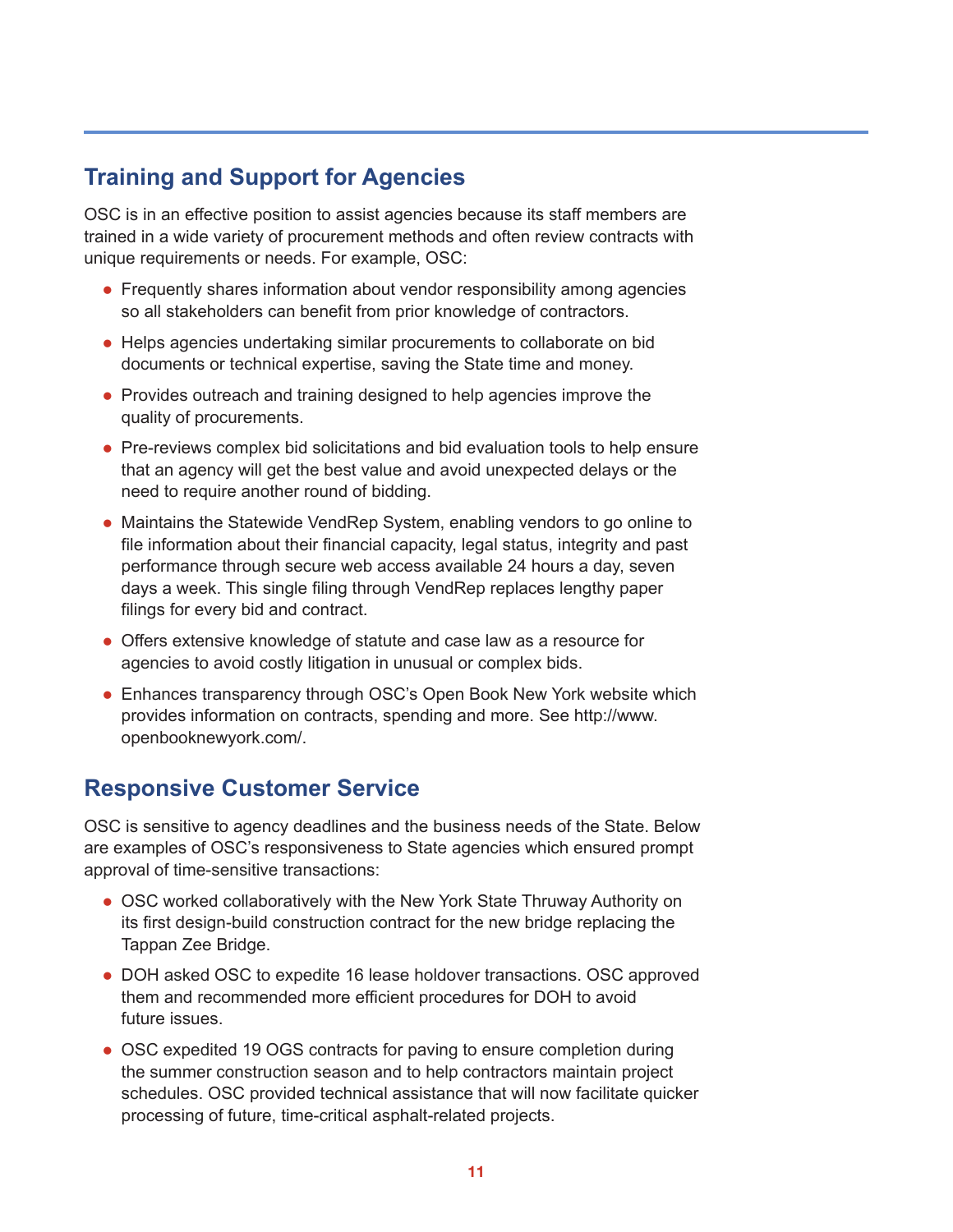- OSC expedited 91 federal Balancing Incentive Program Fund transformation grants, enabling prompt disbursement of critical funding to assist local human services providers in improving service delivery in areas such as housing, employment, and managed care.
- OSC worked with OGS to approve 14 Division of Military and Naval Affairs construction contracts quickly, thereby preserving more than \$26 million in federal funds left unspent by other states and reallocated to New York State with tight time constraints for their use.
- OSC works with OGS and the New York State Fair to ensure that necessary construction and service contracts are reviewed quickly to meet tight deadlines.

#### **Other States and Audit Organizations**

Government audit agencies' reports, including OSC's, show that the procurement process is susceptible to manipulation, poor performance and fraud and that an independent pre-award review saves public funds while also creating a strong deterrent to fraud, waste and abuse. While the deterrent effect of pre-contract reviews cannot be precisely calculated, the following examples show the value of pre-contract reviews:

- In a report by the federal General Services Administration (GSA) on the agency's Government-Wide Contracts, Multiple Awards Schedules, and Benefits of Interagency Contracting Oversight, the GSA notes: "The predecisional, advisory nature of pre-award audits distinguishes them from other audit products. This program provides vital and current information enabling contracting officers to significantly improve the government's negotiating position and to realize millions of dollars in savings on negotiated contracts....Historically, for every dollar invested in our pre-award audits, we achieve at least \$10 in lower prices, or more favorable contract terms and conditions for the benefit of the government and the taxpayer." See https:// www.gsaig.gov/sites/ default/files/semiannual-reports/12739\_OIG-SAR\_ AppFiles\_050412\_FINAL. pdf, page 1.
- Other studies suggest even more promising results. The GSA's Inspector General generates approximately \$160 in savings for every dollar spent on pre-award contract audits. According to the federal Government Accountability Office, pre-award audits led to the identification of nearly \$4 billion in potential savings from 2004 to 2008. See http://www.gao.gov/ assets/310/303900.pdf, page 33.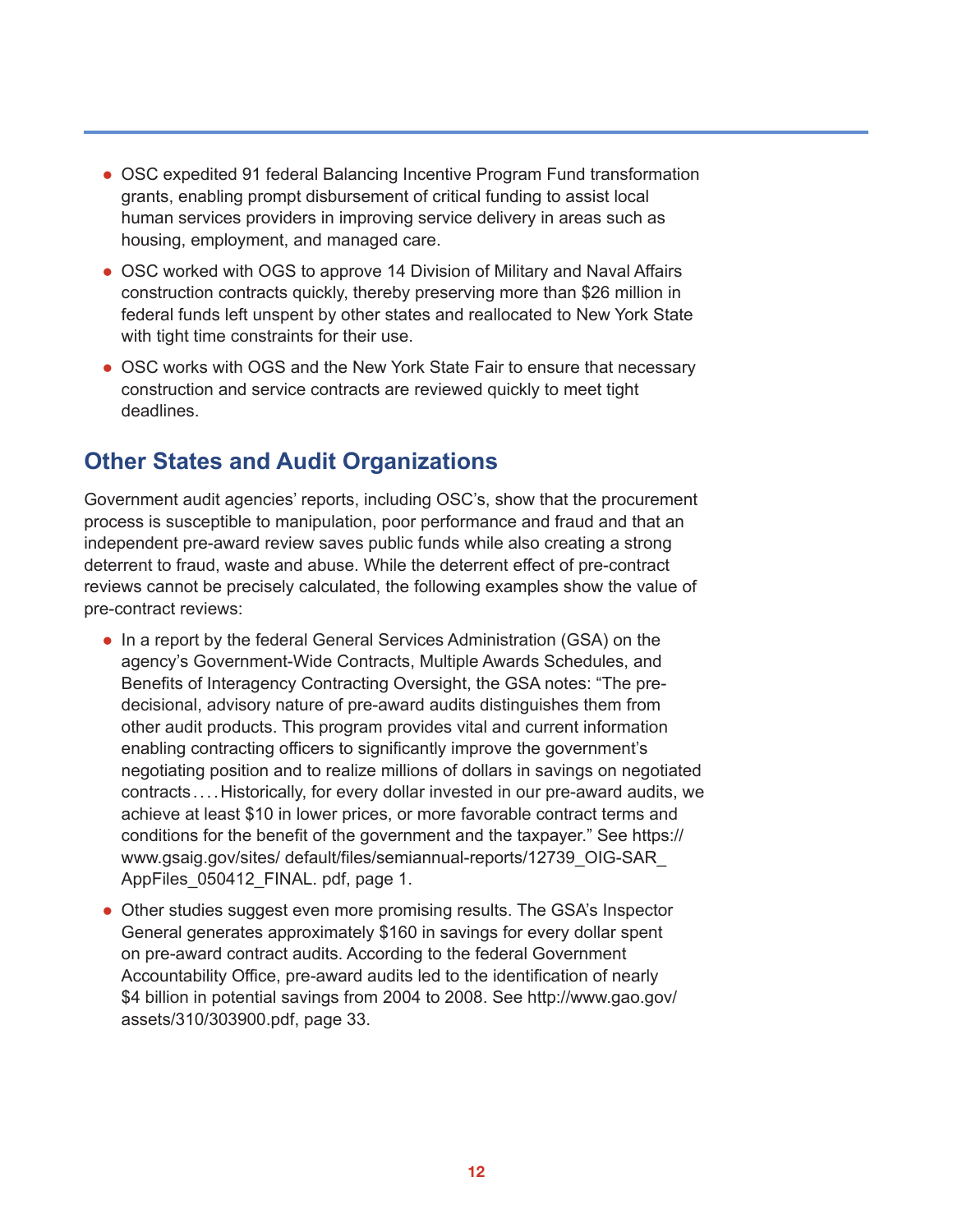- A report by the international Organization for Economic Cooperation and Development (OECD) highlighted that procurement is the government activity most vulnerable to corruption, providing multiple opportunities for those involved to divert funds for private gain. Procurement is also a major economic activity where corruption has a potentially high negative impact on taxpayers. See http://papers.ssrn.com/sol3/papers.cfm?abstract\_id=987026, pages 9-10.
- $\bullet$  In answer to those who would rely on after-the-fact auditing, Kinney Poynter, Executive Director of the National Association of State Auditors, Comptrollers and Treasurers, notes that: "It's the old pay and chase models....You pay the vendors and then you have to chase them. But afterwards, it's too late. The best internal controls are those in place up front and continuously enforced." Elliott Sclar of Columbia University also finds that contracts are poorly regulated at the end: "Often, it's the auditors who come in and find some abuse.... And at that point everyone is scrambling around, but you didn't get what you paid for, and it's too late." See http://www.thefiscaltimes.com/Articles/2014/08/05/ Your-Tax-Money-Wasted-When-No-One-Watches-State-Contracts.

New York State is not alone in requiring an independent pre-audit of certain contract transactions before they are considered binding:

- Connecticut's State Comptroller has required pre-audit of purchases exceeding a threshold amount since 2004. See http://www.osc. ct.gov/2014memos/numbered/201411.htm, page 3.
- Michigan requires pre-approval by the State Administrative Board of most new contracts valued at \$250,000 or more. See https://www.michigan.gov/ documents/resolution\_list\_155716\_7.pdf.
- Nevada requires review and approval by the Board of Examiners (BOE) for contracts exceeding \$50,000. Contracts of any amount with current or former employees require BOE approval. The BOE consists of the Governor, the Secretary of State and the Attorney General, each independently elected officials. See http://budget.nv.gov/uploadedFiles/budgetnvgov/content/ Documents/State%20Administrative%20Manual.pdf, page 20.
- Vermont requires that when its Agency of Transportation (AOT) is selecting a contractor, AOT's Audit Section must review the contract for compliance with the bid solicitation and ensure the language specifies all the necessary contract requirements. The audit section also reviews the selected firm's long-term viability and verifies the firm has no outstanding receivables with AOT. Areas of noncompliance are reported back to the Contract Administration group for follow-up. See http://vtrans.vermont.gov/ finance-admin/audit.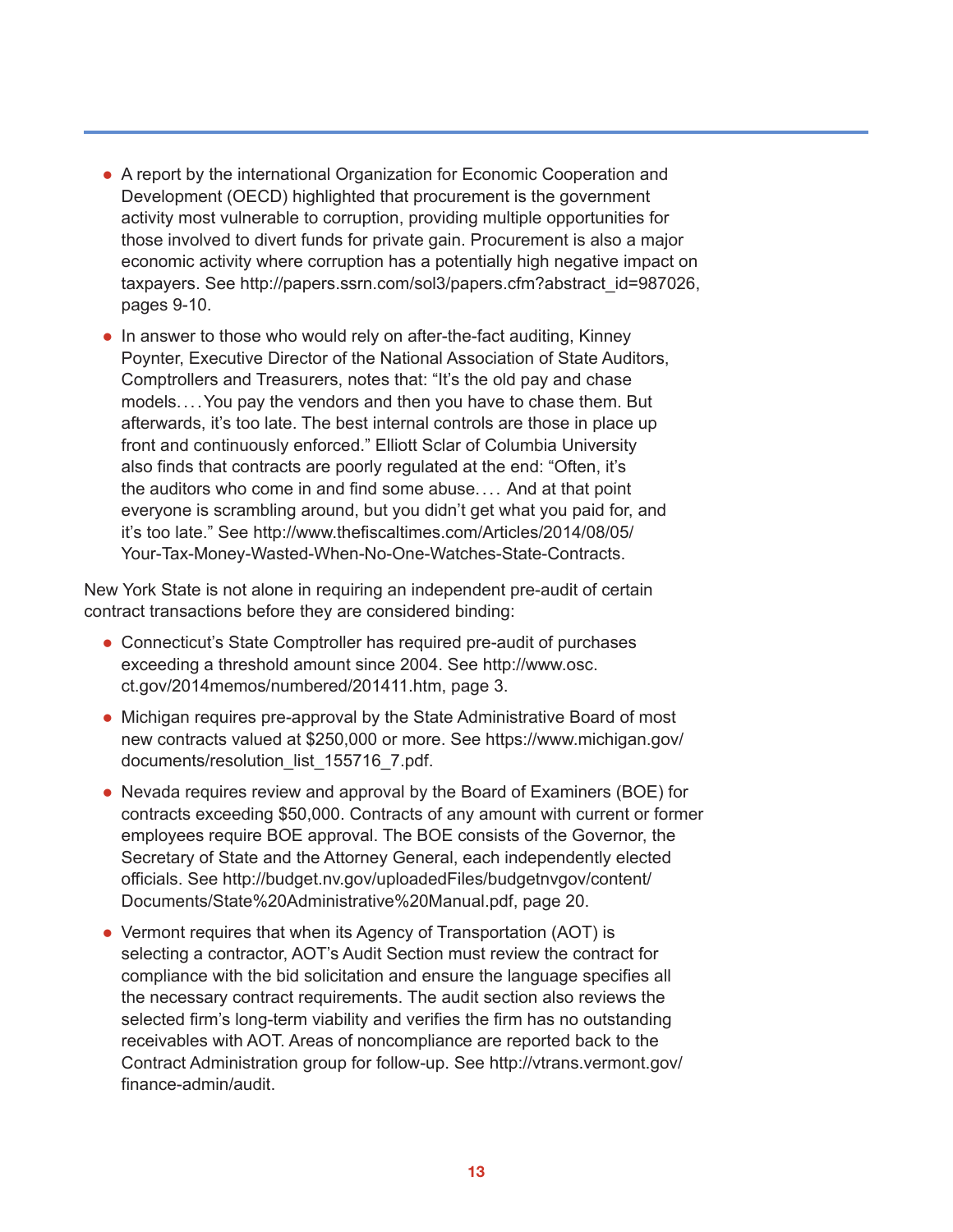Other governments that do not have an independent contract review process in place have recognized the value that it could bring for their taxpayers. For example, in January 2012, the New Jersey Governor's Office ordered a complete review of State purchasing laws and public contract processes after a report by the New Jersey Comptroller's Office found errors and illegal provisions in one out of every five contracts in the \$2 million to \$10 million range. Among New Jersey contracts of \$10 million or more, one in three procurements broke laws designed to ensure fairness.

New Jersey's Comptroller now screens the proposed vendor selection process for all State contracts of \$10 million or more and post-audits contracts valued between \$2 million and \$10 million to determine if they were awarded in compliance with New Jersey laws and regulations. In 2015, New Jersey took corrective action on 69 of 160 pre-screened contracts. Additionally, New Jersey added oversight responsibility with regard to contracts connected to Superstorm Sandy requiring review of any and all State procurements that involved the expenditure of federal reconstruction resources connected to the Sandy recovery. New Jersey reviewed 127 such contracts, taking corrective actions on 50. See http://nj.gov/comptroller/news/docs/2015\_osc\_annual\_report.pdf.

In a February 15, 2013, letter to the editor of The Ledger, Florida's Chief Financial Officer wrote: "Last fiscal year, my office conducted 600 audits of contracts and agreements and found that 276 did not contain common-sense contracting standards—that's 46 percent. Considering this sampling, we are faced with the potential that nearly \$23 billion could be at risk because of poorly written or badly managed contracts. I am calling for the Legislature to require a preaudit of high-value contracts to ensure that they contain elements that protect taxpayer dollars such as a precise scope of work, clearly defined deliverables, minimum performance standards and financial consequences for failure to deliver goods and services." See http://www.theledger.com/article/20130215/ EDIT02/130219606.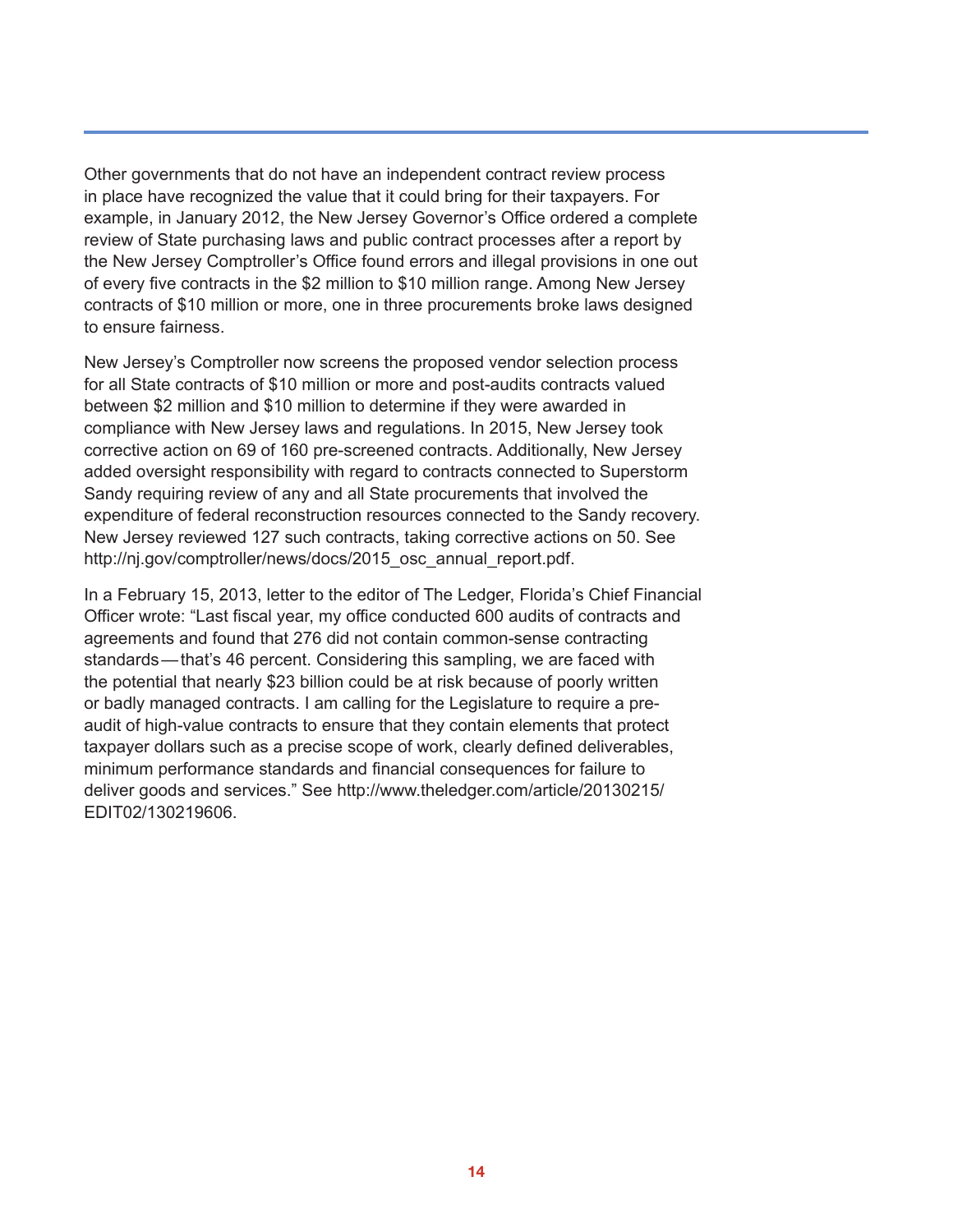# **Conclusion**

The independent review of contracts is a strong deterrent to waste, fraud and abuse. The State Comptroller is able to perform this function for the benefit of taxpayers, vendors, not-for-profit organizations and State government within a reasonable timeframe that does not delay the procurement cycle. This independent review of contracts ensures that costs are reasonable and that contract terms are favorable to the State, while helping maintain a level playing field for bidders.

OSC's professional procurement experts and experienced legal team are responsive to urgent agency deadlines. OSC is sensitive to the business needs of the State and to the impacts on businesses and not-for-profits when contracts are not processed timely.

Other governments that do not have an independent contract review process in place have been exploring ways to institute this function, to save money and enhance procurement integrity.

The State Comptroller's role in the procurement cycle was established more than 100 years ago. As government contracting has grown in size, scope and complexity, this oversight has become more important than ever. The Comptroller is committed to ensuring that State procurements deliver the highest value to citizens of New York State.